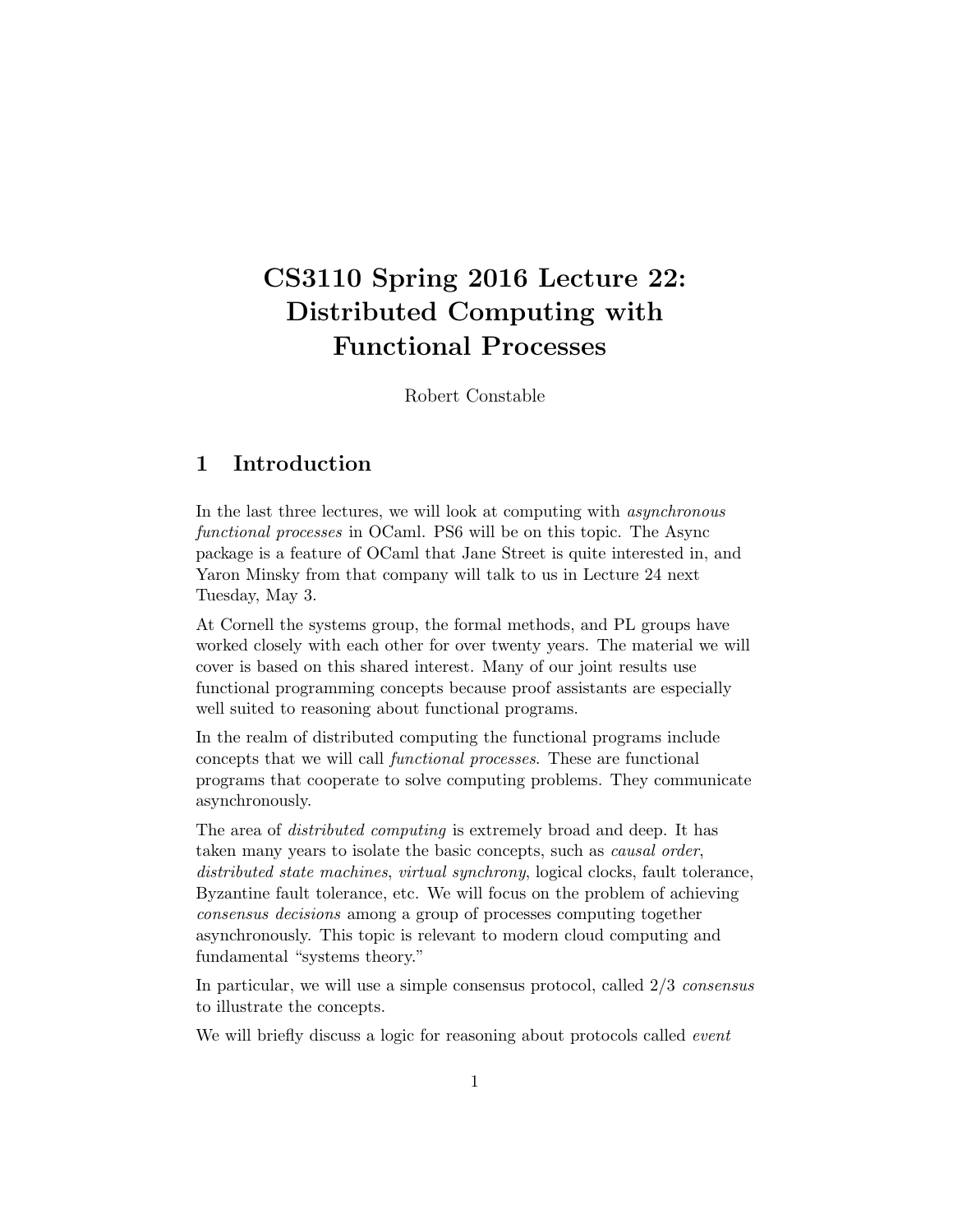logic (or the logic of events). This language arose as the formal methods researchers tried to make logically precise some of the new ideas being explored by the systems group. In this realm, the notion of co-inductive (also called co-recursive) types is quite natural and fundamental. Event logic is also becoming important in cyber physical systems (CPS). as Abhishek Anand illustrated early in the course (Lecture 10).

#### 2 Leader election in a ring

Recall the problem we posed in Lecture 21, leader election in a ring. The algorithm is very simple to understand and verify. Each process sends its unique identifier (uid) to its clockwise neighbor. Each process compares the uid received with its own uid. If received uid is larger the process passes it along. Otherwise it drops the uid. The one and only process that receives its own uid back knows because of the ring structure of the communication links that its uid is the largest. It declares itself the leader and sends this information around the ring. (Of course every process can know this on its own by keeping the list of uids it sees before being informed). An easy correctness proof is sketched in the notes.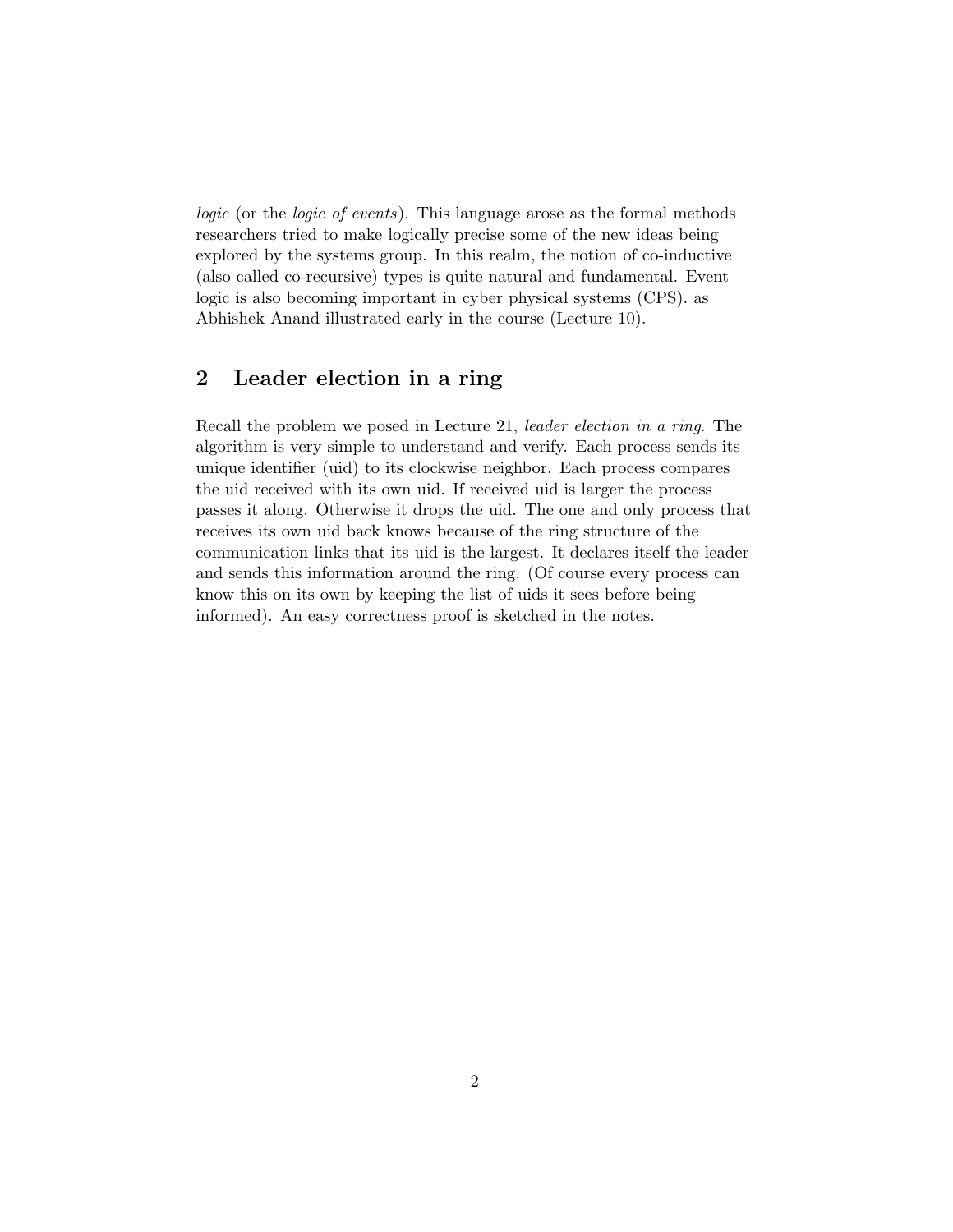3



Leader Election

In a Ring  $\overline{R}$  of Processes with Unique Identifiers (uid's)

Specification

Let R be a non-empty list of locations linked in a ring



 $\geq$ = n<sup>-1</sup>(i), the pre<br>
=  $\mu$ k ≥ 1. n<sup>k</sup>(i<br>
≠ p(j) ⇒ d(i,p(  $\begin{array}{rcl} \text{(5)} & \text{(6)} \\ \text{Let } n(i) = \text{dst}(\text{out}(i)), \text{ the} \\ \text{Let } n(i) = n^{-1}(i), \text{ the } \text{pred} \end{array}$ i) = dst(ou<br>i) =  $n^{-1}(i)$ , i) = dst(out(i)), th<br>i) = n<sup>-1</sup>(i), the pre-<br>i,j) =  $\mu$ k ≥ 1. n<sup>k</sup>(i  $\mu$ ) = n<sup>-1</sup>(i), the predecessor<br>  $\mu$ <sub>i</sub>,j) =  $\mu$ k ≥ 1. n<sup>k</sup>(i) = j, the<br>
i ≠ p(j) ⇒ d(i,p(j)) = d(i  $k(i) = j$ , the distance from i -1 Let  $n(i) = \text{dst}(\text{out}(i)),$ <br>Let  $p(i) = n^{-1}(i),$  the Let  $n(\perp) = \text{dist}(\text{out}(\perp))$ , the next is<br>
Let  $p(i) = n^{-1}(i)$ , the predecessor<br>
Let  $d(i,j) = \mu k \ge 1$ .  $n^k(i) = j$ , the<br>
Note  $i \ne p(i) \Rightarrow d(i, p(i)) = d(i)$ next location predecessor location distance from i to Let  $p(\underline{i}) = n^2(\underline{i})$ , the predecessor loc<br>
Let  $d(\underline{i}, \underline{j}) = \mu k \ge 1$ .  $n^k(\underline{i}) = \underline{j}$ , the dist<br>
Note  $\underline{i} \ne p(\underline{j}) \Rightarrow d(\underline{i}, p(\underline{j})) = d(\underline{i}, \underline{j}) - 1$ .  $\mu k \geq 1$ .  $n^k(i)$  = j, the distance from i to j Note  $i \neq p(j) \Rightarrow d(i,p(j)) = d(i,j) - 1$ .

## Specification, continued (∃e@ldr. kind(e)=leader)  $(\forall$ i:R. ∀e@i. kind(e)=leader  $\Rightarrow$  i=ldr) Leader (R,es) ==  $\exists$  ldr: R. ( $\exists$ e@ldr. kind(e)=leader) & Leader (R,es) ==  $\exists$  ldr: R. ( $\exists$ e@ldr. kind(e)=leader ) &<br>( $\forall$ i:R.  $\forall$ e@i. kind(e)=leader  $\Rightarrow$  i=ldr <del>n, commaca</del><br>∃1dr: R. (∃e@ldr. kin ∃e@ldr. kind(e)=leader) &<br>∀i:R. ∀e@i. kind(e)=leader  $\Rightarrow$  i=ldr) Theorem  $\forall$  R:List(Loc). Ring(R) D:Dsys(R). Feasible(D) & es: ES. Consistent(D,es). Leader(R,es)

4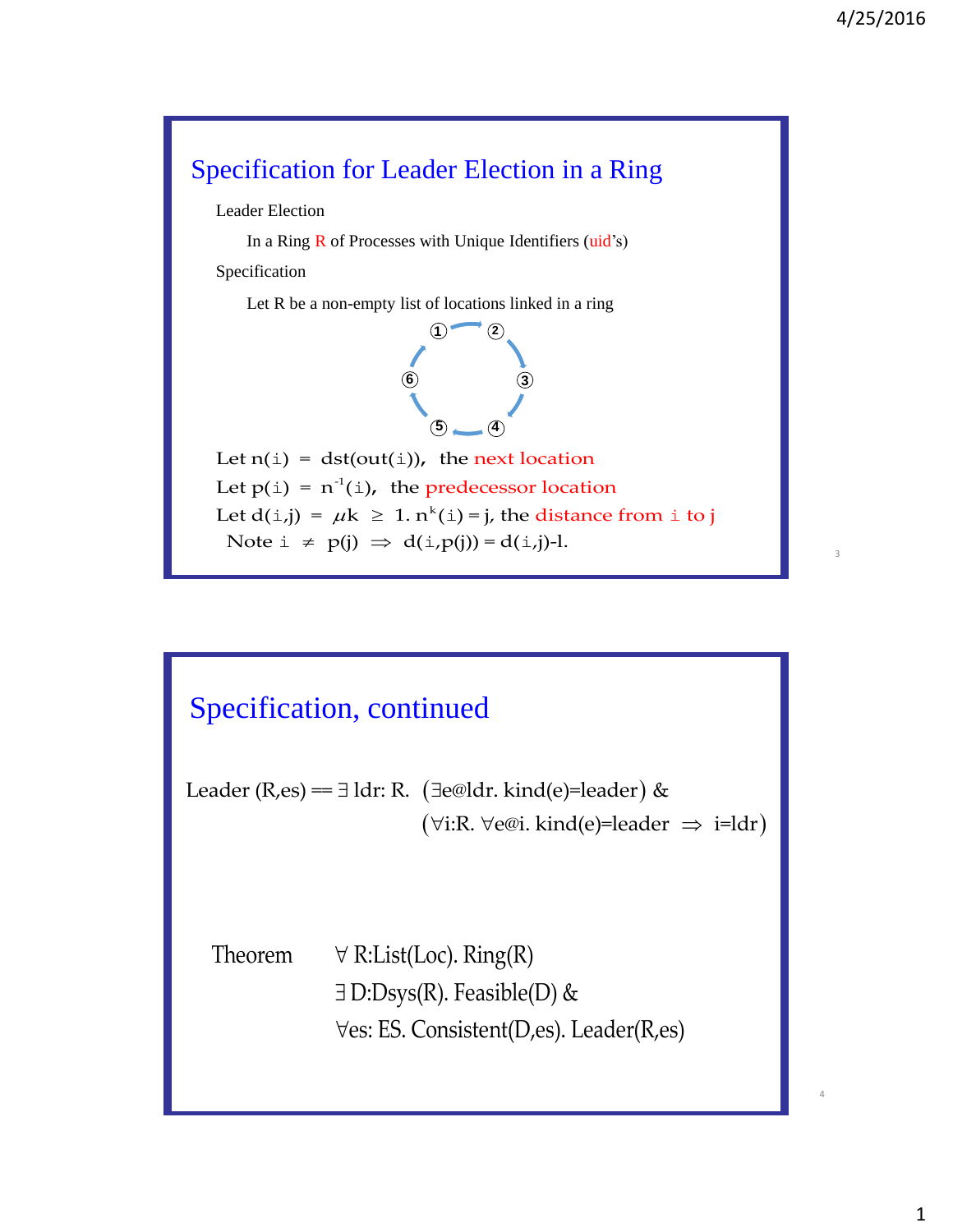5

6

| <b>Realizing Leader Election</b> |                                                                                                                                                     |  |
|----------------------------------|-----------------------------------------------------------------------------------------------------------------------------------------------------|--|
| Theorem                          | $\forall$ R:List(Loc). Ring(R)<br>$\exists D:DSys(R)$ . Feasible $(D)$ .<br>$\forall$ es:Consistent(D, es). (LE(R, es) $\Rightarrow$ Leader(R, es)) |  |
| Proof:                           | Let $m = max \{uid(i)   i \in R\}$ , then $1 dr = u id^{-1}(m)$ .<br>We prove that $\text{Idr} = \text{uid}^{-1}(m)$ using three simple lemmas.     |  |

#### Lemmas

| emmas                                                    |                                                                                                      |  |
|----------------------------------------------------------|------------------------------------------------------------------------------------------------------|--|
| Lemma 1.                                                 | $\forall i : R$ . $\exists e \in i$ . kind(e) = rcv (in(i), <vote, ldr="">)</vote,>                  |  |
|                                                          | By induction on distance of i to ldr.                                                                |  |
|                                                          | Lemma 2. $\forall i, j : R. \forall e \in i.$ kind(e) = rcv (in(i), <vote, j="">).</vote,>           |  |
|                                                          | $(j = 1dr \vee d(ldr, j) < d(ldr, i))$                                                               |  |
|                                                          | By induction on causal order of rev events.                                                          |  |
| Lemma 3.                                                 | $\forall i : R. \forall e' @ i. (kind(e') = leader \Rightarrow i = lat)$                             |  |
|                                                          | If kind(e') = leader, then by property 5, $\exists v \in i$ .rcv (in(i), <vote, uid(i)="">).</vote,> |  |
| Hence, by Lemma 2 i = $ldr \vee (d(ldr, i) < d(ldr, i))$ |                                                                                                      |  |
| but the right disjunct is impossible.                    |                                                                                                      |  |
|                                                          | Finally, from property 4, it is enough to know                                                       |  |
|                                                          | $\exists$ e.kind(e) = rcv (in(ldr), <vote, uid(ldr)="">)</vote,>                                     |  |
|                                                          | which follows from Lemma 1.                                                                          |  |
|                                                          |                                                                                                      |  |
| OED                                                      |                                                                                                      |  |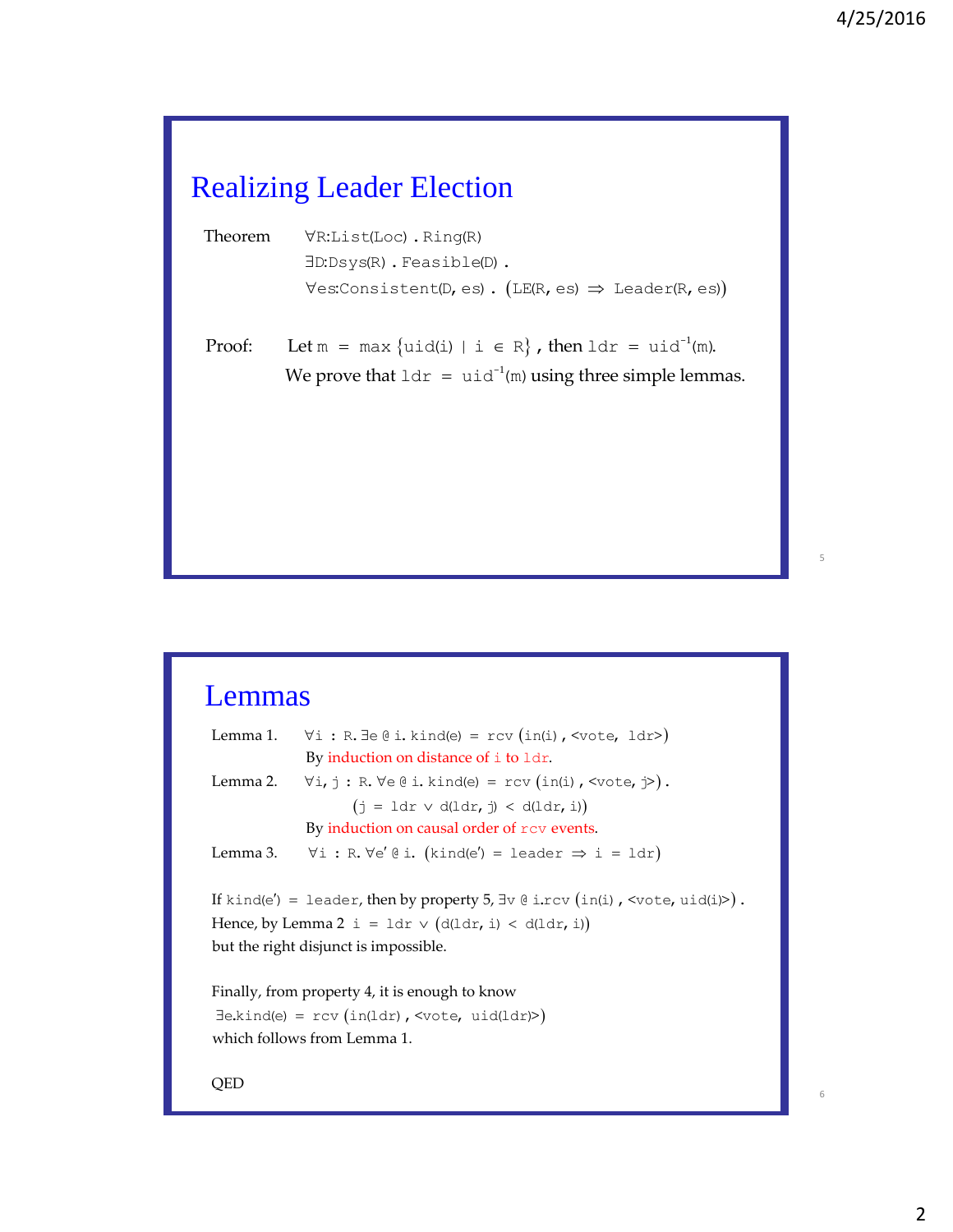# Voting Approach to Consensus

Suppose a group G of n processes, Pi, decide by voting. If each Pi collects all n votesinto a list L, and applies some deterministic function  $f(L)$ , such as majority value or maximum value, etc., then consensusis trivial in one step, and the value is known at each process in the first round  $$ possibly at very different times.

The problem is much harder because of possible failures.

## Fault Tolerance

Replication is used to ensure system availability in the presence of faults. Suppose that we assume that up to f processes in a group G of n might fail, then how do the processes reach consensus?

The TwoThirds method of consensus is to take  $n =$ 3f +1 and collect only 2f+1 votes on each round, assuming that f processes might have failed.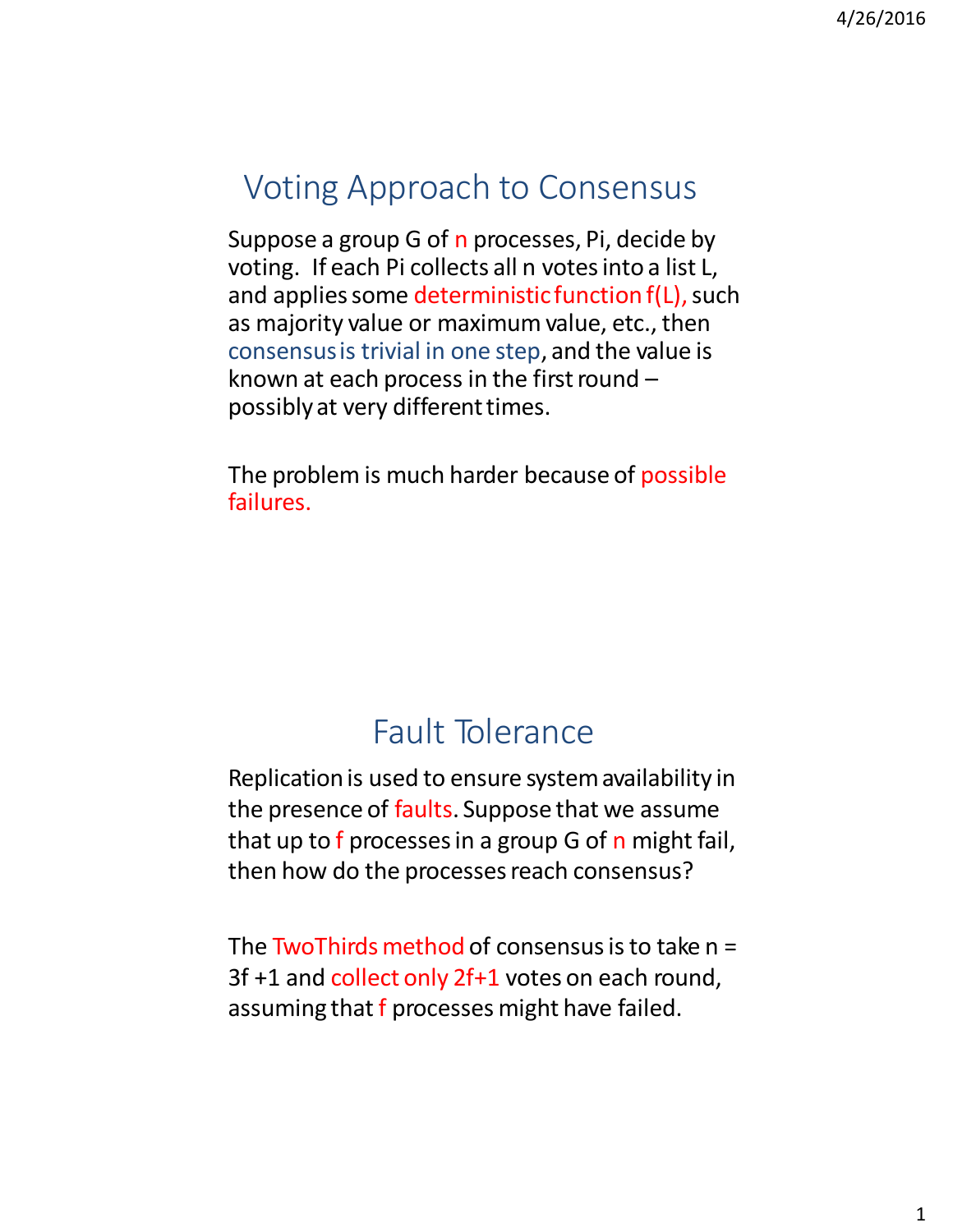#### 3 Protocols and Events

Here is our plan. We will illustrate the ideas using consensus protocols. These are critical to the asynchronous distributed computing used in "the cloud," especially at Google, Microsoft, Amazon, the FAA, and the French ATC system. Research in this area has led to very deep foundational results such as FLP, distributed state machines, virtual synchrony, Byzantine fault tolerance, and more.

The topic has also led to new insights about computation beyond Turing-computability. The key idea is that the communication infrastructure adds an element of unpredictable choice to computation. This notion was considered by mathematicians, especially Brouwer, before it became central in CS. So there is this certain conceptually fundamental character to these ideas that goes beyond technology, just as the idea of computability goes beyond any particular formalism for  $it$  – Turing machines, the  $\lambda$ -calculus, general recursive functions, etc.

#### Requirements of Consensus Task

Use asynchronous message passing to decide on a value.

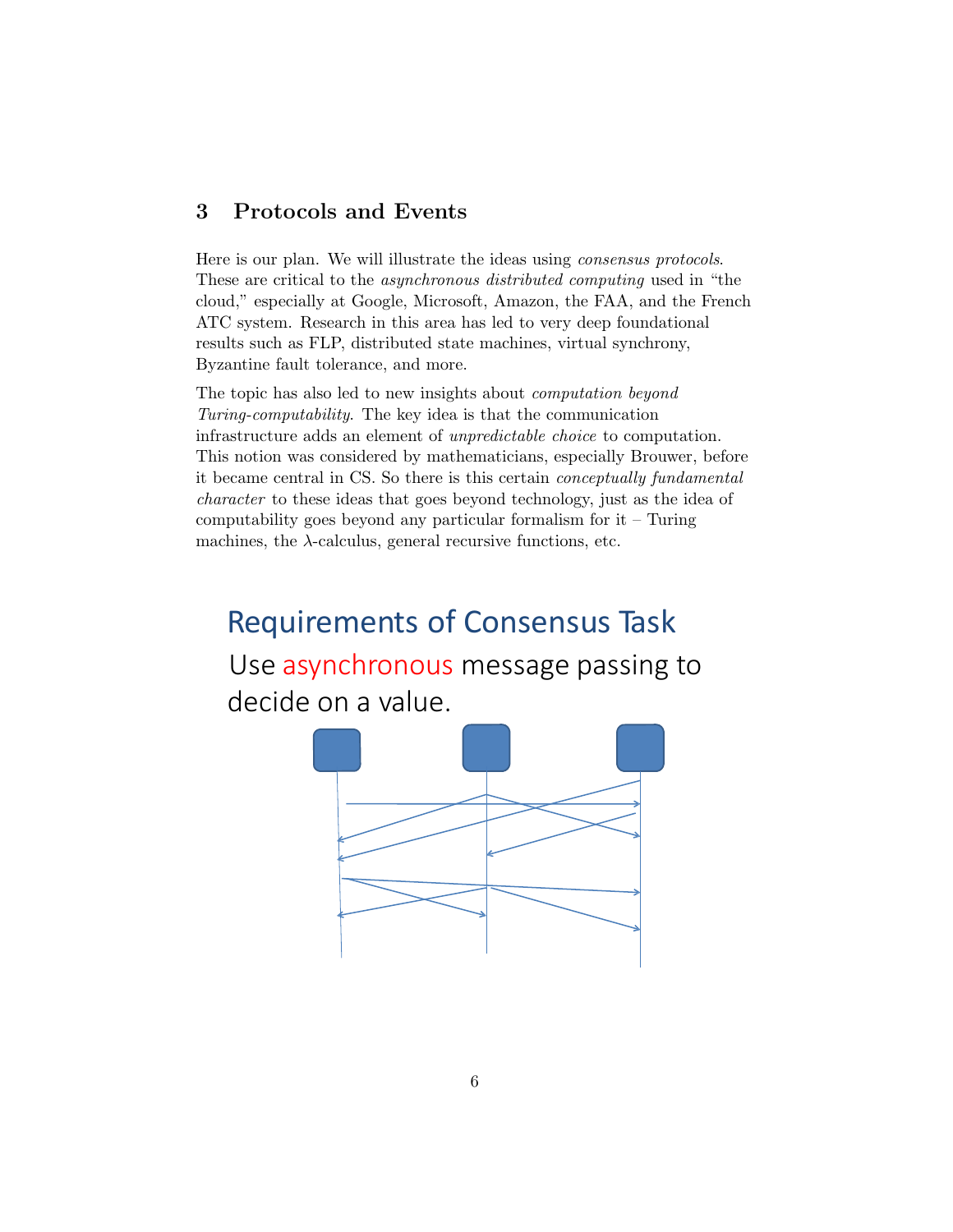# Logical Properties of Consensus

P1: If all inputs are unanimous with value v, then any decision must have value v.

All v:T. ( If All e:E(Input). Input(e) =  $v$  then All e:E(Decide). Decide(e) = v)

Input and Decide are event classes that effectively partition the events and assign valuesto them. The events are points in abstract space/time at which "information flows." More about this just below.

#### Logical Properties continued

P2: All decided values are input values.

All e:E(Decide). Exists e':E(Input).  $e' < e \&$  Decide(e) = Input(e')

We can see that P2 will imply P1, so we take P2 as part of the requirements.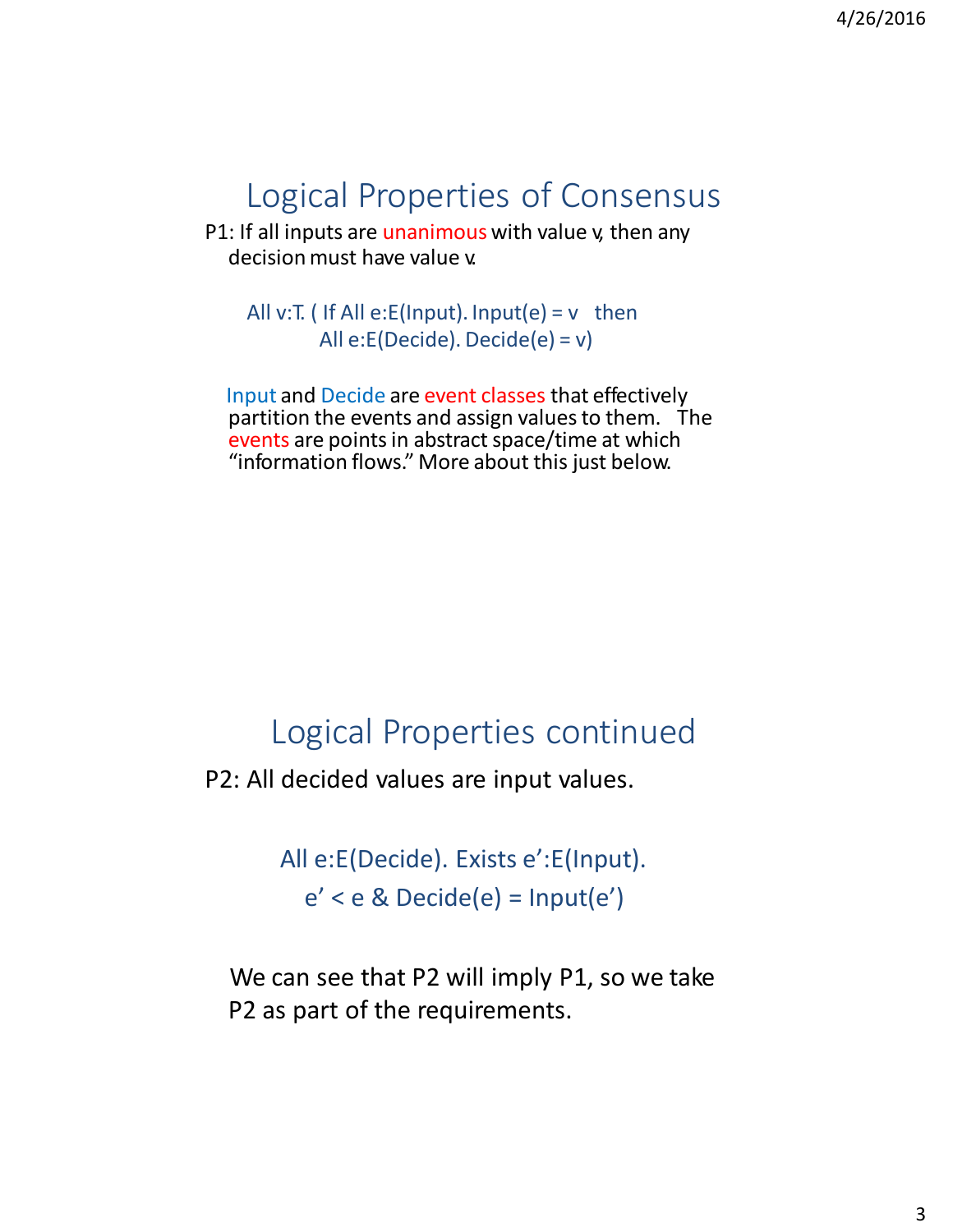#### Further Requirements for Consensus

The key safety property of consensus is that all decisions agree.

P3: Any two decisions have the same value. This is called agreement.

All e1,e2: E(Decide). Decide(e1) = Decide(e2).

#### Liveness

If f processes eventually fail, then our design will work because if f have all failed by round r, then at round r+1, all alive processes will see the same  $2f+1$  values in the list L, and thus they will all vote for  $v' = f(L)$ , so in round r+2 the values will be unanimous which will trigger a decide event.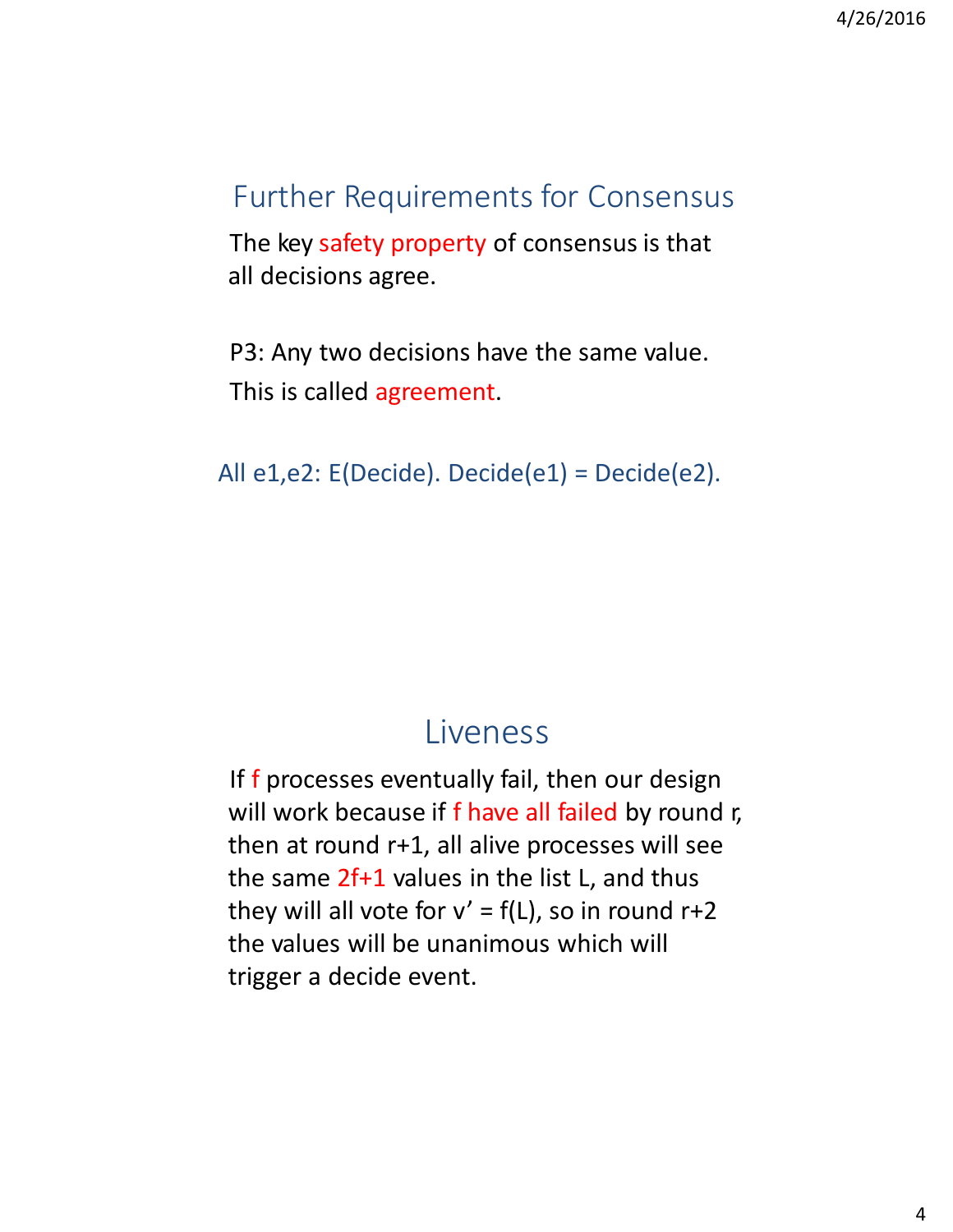

# Pseudo-code for 2/3 Consensus

**Begin** r:Nat, decided i, vote i: Bool,  $r = 0$ , decided  $i = false$ , vi = input to Pi; vote  $i = vi$ 

**Until** decided\_i **do**:

- 1.  $r := r + 1$
- **2.** Broadcast vote <r, vote i> to group G
- **3. Collect** 2f+1 round r votesin list L
- 4. vote  $i :=$  majority(L)
- **5. If** unanimous(L) **then** decided\_i := true **End**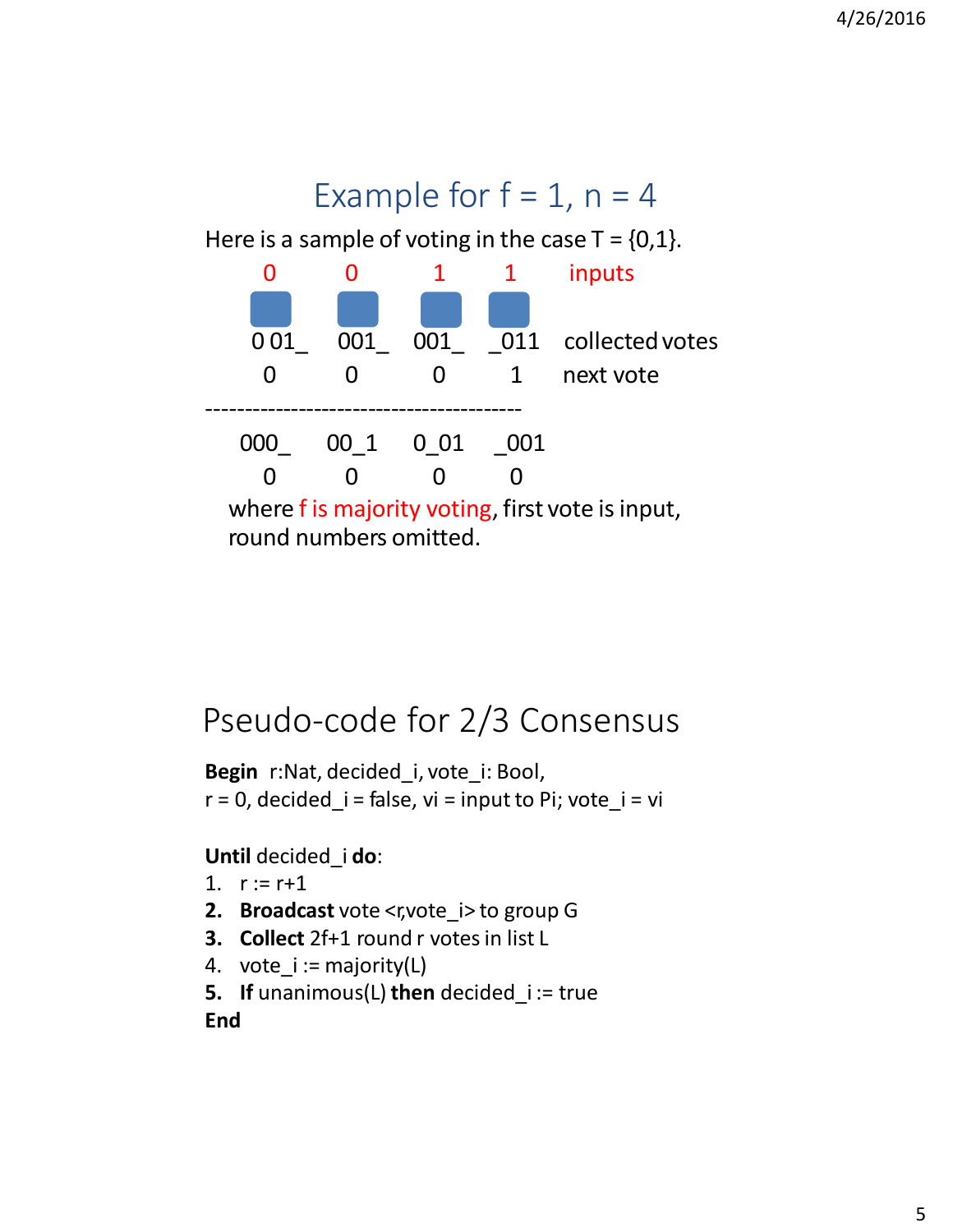# Safety Example

We can see in the  $f = 1$  example that once a process Pi receives 2/3 unanimous values, say 0, it is not possible for another process to over turn the majority decision.

Indeed this is a general property of a 2/3 majority, the remaining 1/3 cannot overturn it even if they band together on every vote.

# Safety Continued

•In the general case when voting is not by majority but using f(L) and the type of values is discrete, we know that if any process Pi sees unanimous value v in L, then any other process Pj seeing a unanimous value v' will

• see the same value, i.e.  $v = v'$  because the two lists, Li and Lj at round r must share a value, that is they intersect.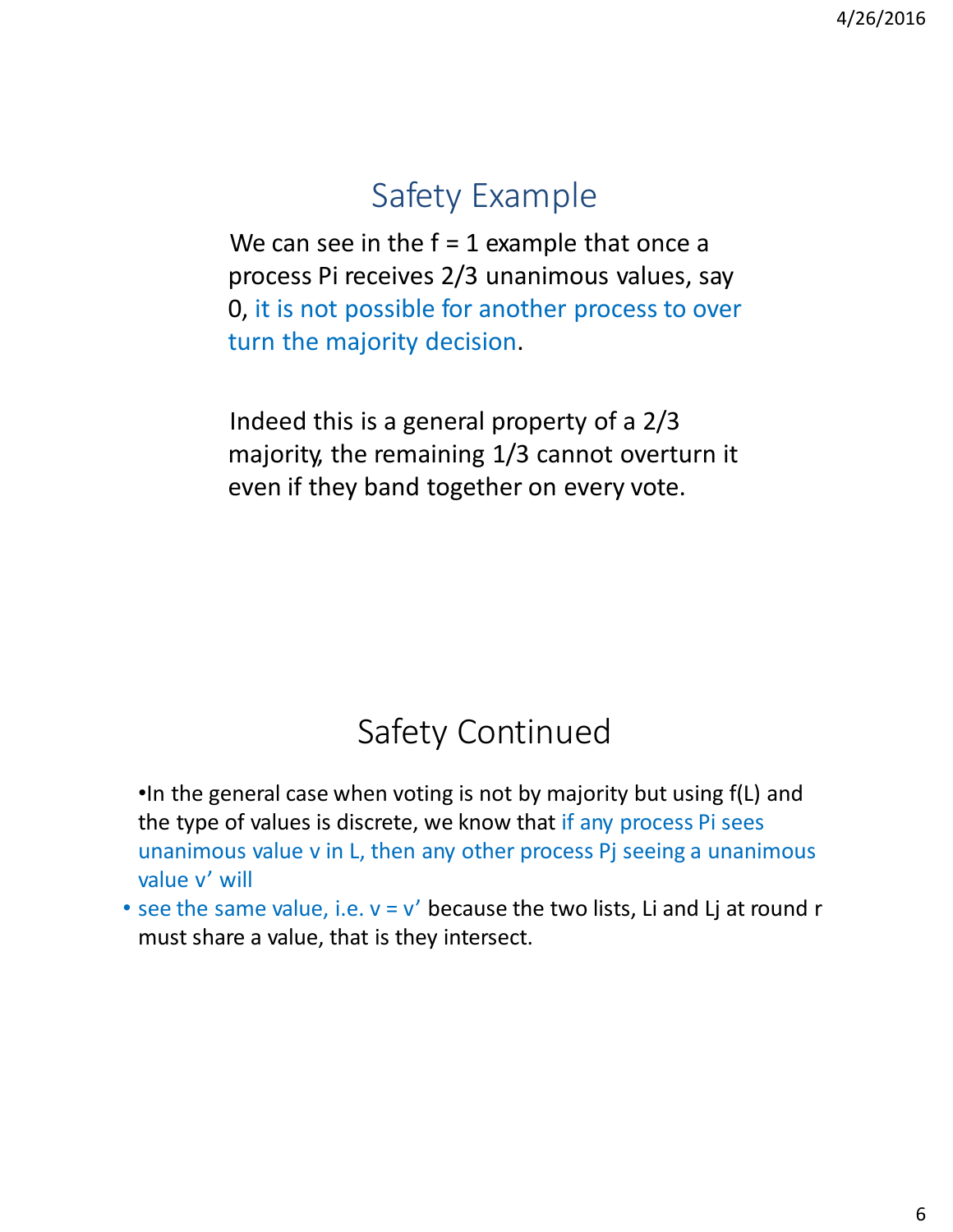## Executing Systems of Processes

The environment chooses which messages will be delivered. A run of a system is an unbounded sequence of pairs <sys,choice>.

From a run of a system, we can build event structures with locations and causal order.

#### Event Orderings over Runs

An event ordering of a run R is a collection of events E, a function loc giving the location of the event, a well founded causal order < on events, and info, the information conveyed by an event: < E, loc, <, info

The events are pairs  $\langle x, n \rangle$  at which location x receives a message at step n of the run.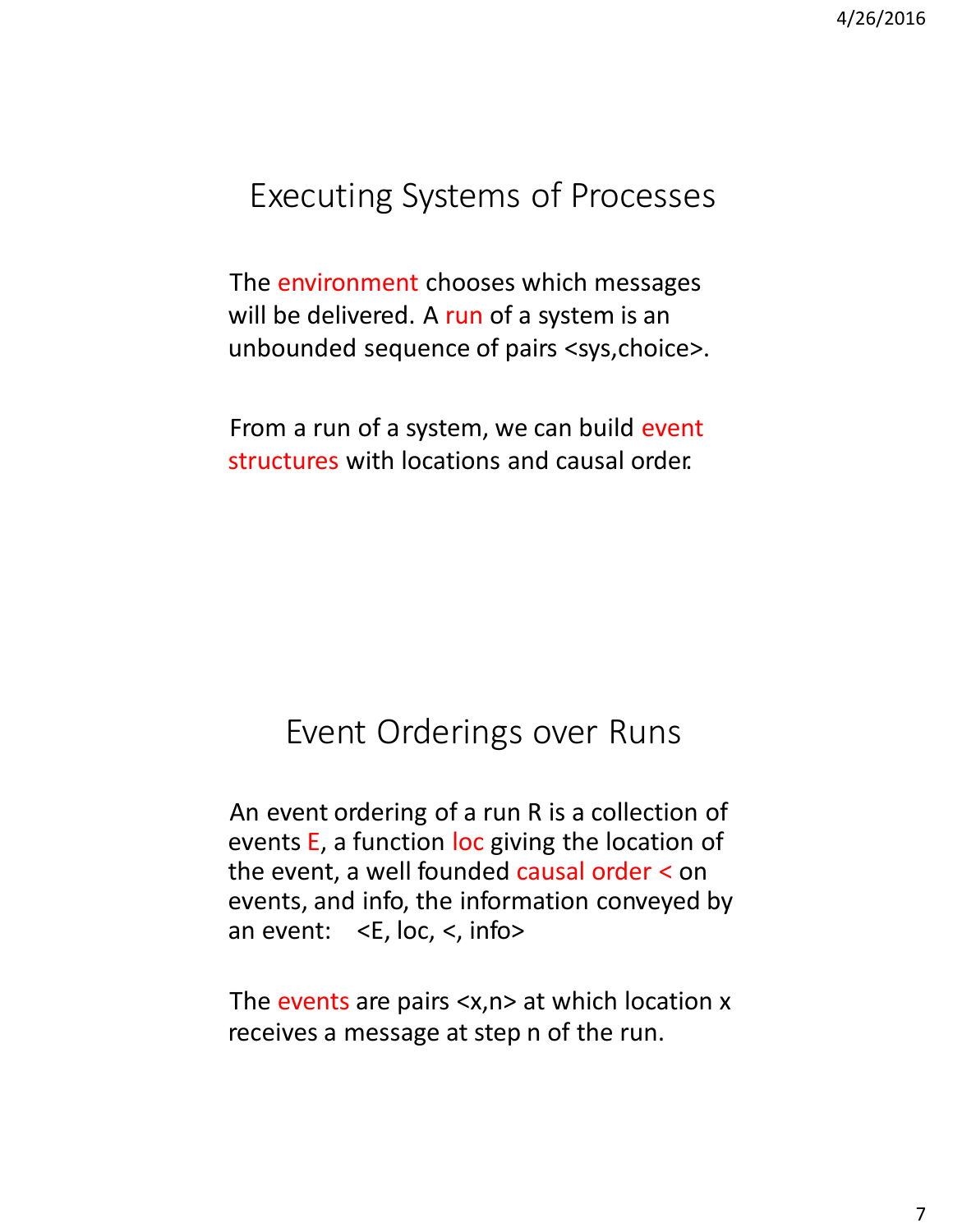## Constructive FLP

•Theorem (Fischer/Lynch/Paterson, 1985): Given any deterministic non-blocking consensus procedure P with two or more processes tolerating a single failure, P allows non-terminating executions.